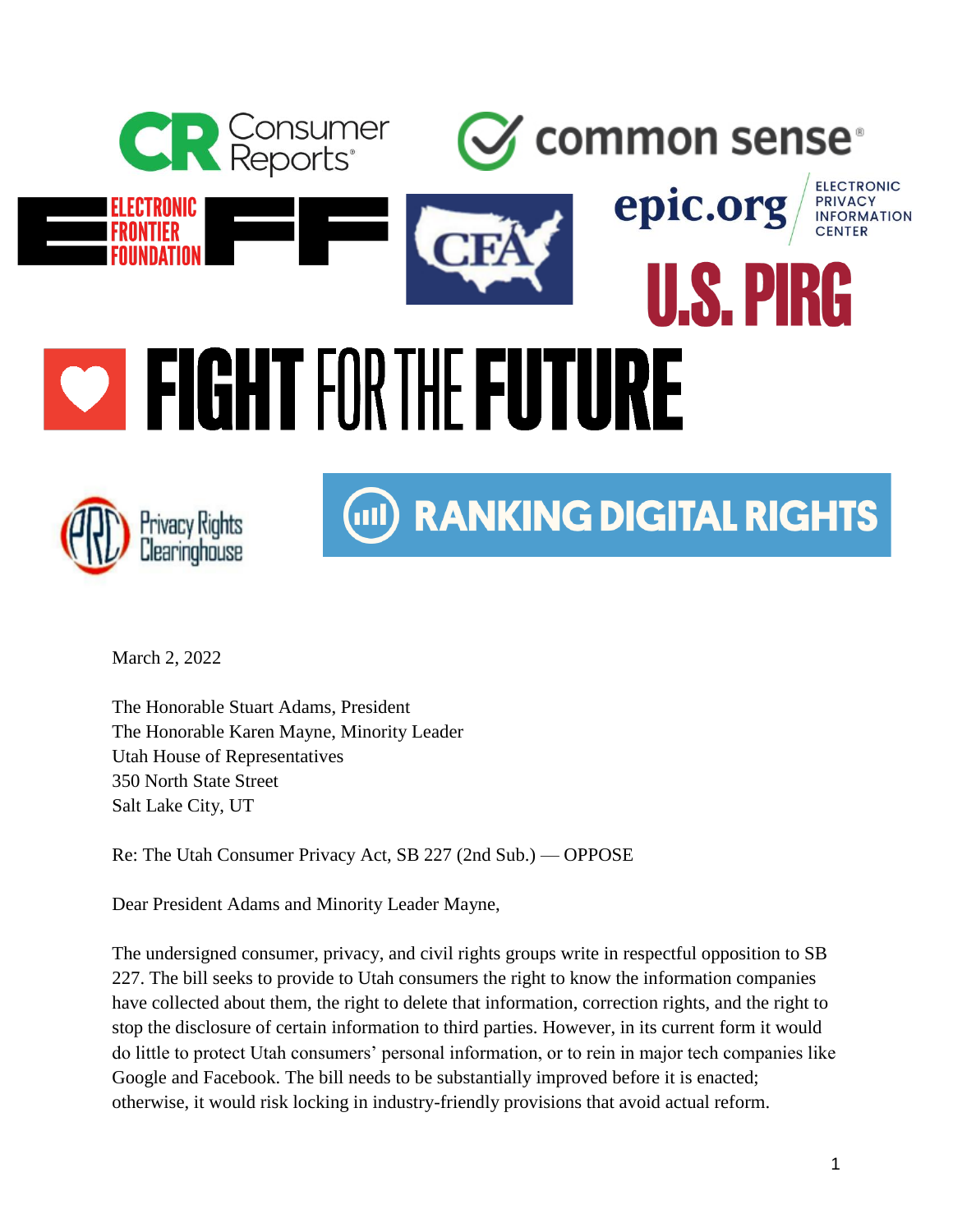Privacy laws should set strong limits on the data that companies can collect and share so that consumers can use online services or apps safely without having to take any action, such as opting in or opting out. We recommend including a strong data minimization requirement that limits data collection and sharing to what is reasonably necessary to provide the service requested by the consumer, as outlined in our model bill.<sup>1</sup> A strong default prohibition on data sharing is preferable to an opt-out based regime which relies on users to hunt down and navigate divergent opt-out processes for potentially thousands of different companies. Consumer Reports has documented that some California Consumer Privacy Act (CCPA) opt-out processes are so onerous that they have the effect of preventing consumers from stopping the sale of their information.<sup>2</sup>

However, within the parameters of an opt-out based bill, we make the following recommendations to improve the Utah Consumer Privacy Act:

● *Require companies to honor browser privacy signals as opt outs.* In the absence of strong data minimization requirements, at the very least, consumers need tools to ensure that they can better exercise their rights, such as a global opt out. CCPA regulations *require* companies to honor browser privacy signals as a "Do Not Sell" signal; Proposition 24 added the global opt-out requirement to the statute. The new Colorado law requires it as well.<sup>3</sup> Privacy researchers, advocates, and publishers have already created a "Do Not Sell" specification designed to work with the CCPA, the Global Privacy Control (GPC).<sup>4</sup> This could help make the opt-out model more workable for consumers,<sup>5</sup> but unless companies are required to comply, it is unlikely that consumers will benefit.

Further, UCPA should also be amended to include "authorized agent" provisions that allow a consumer to designate a third party to perform requests on their behalf allowing for a practical option for consumers to exercise their privacy rights in an opt-out framework. Consumer Reports has already begun to experiment with submitting opt-out requests on consumers' behalf, with their permission, through the authorized agent

<sup>2</sup> *Consumer Reports Study Finds Significant Obstacles to Exercising California Privacy Right*s, Consumer Reports (Oct. 1, 2020), https://advocacy.consumerreports.org/press\_release/consumer-reports-study-finds-significantobstacles-to-exercising-california-privacy-rights/.

<sup>1</sup> *Model State Privacy Act*, Consumer Reports (Feb. 23, 2021),

https://advocacy.consumerreports.org/research/consumer-reports-model-state-data-privacy-act/.

<sup>&</sup>lt;sup>3</sup> Cal. Code Regs tit. 11 § 999.315(c); CPRA adds this existing regulatory requirement to the statute, going into effect on January 1, 2023, at Cal. Civ. Code § 1798.135(e) https://thecpra.org/#1798.135. For the Colorado law, see SB 21-190, 6-1-1306(1)(a)(IV)(B),

https://leg.colorado.gov/sites/default/files/documents/2021A/bills/2021a\_190\_rer.pdf.

<sup>4</sup> Global Privacy Control, https://globalprivacycontrol.org.

<sup>5</sup> Press release, Announcing Global Privacy Control: Making it Easy for Consumers to Exercise Their Privacy Rights, Global Privacy Control (Oct. 7, 2020), https://globalprivacycontrol.org/press-release/20201007.html.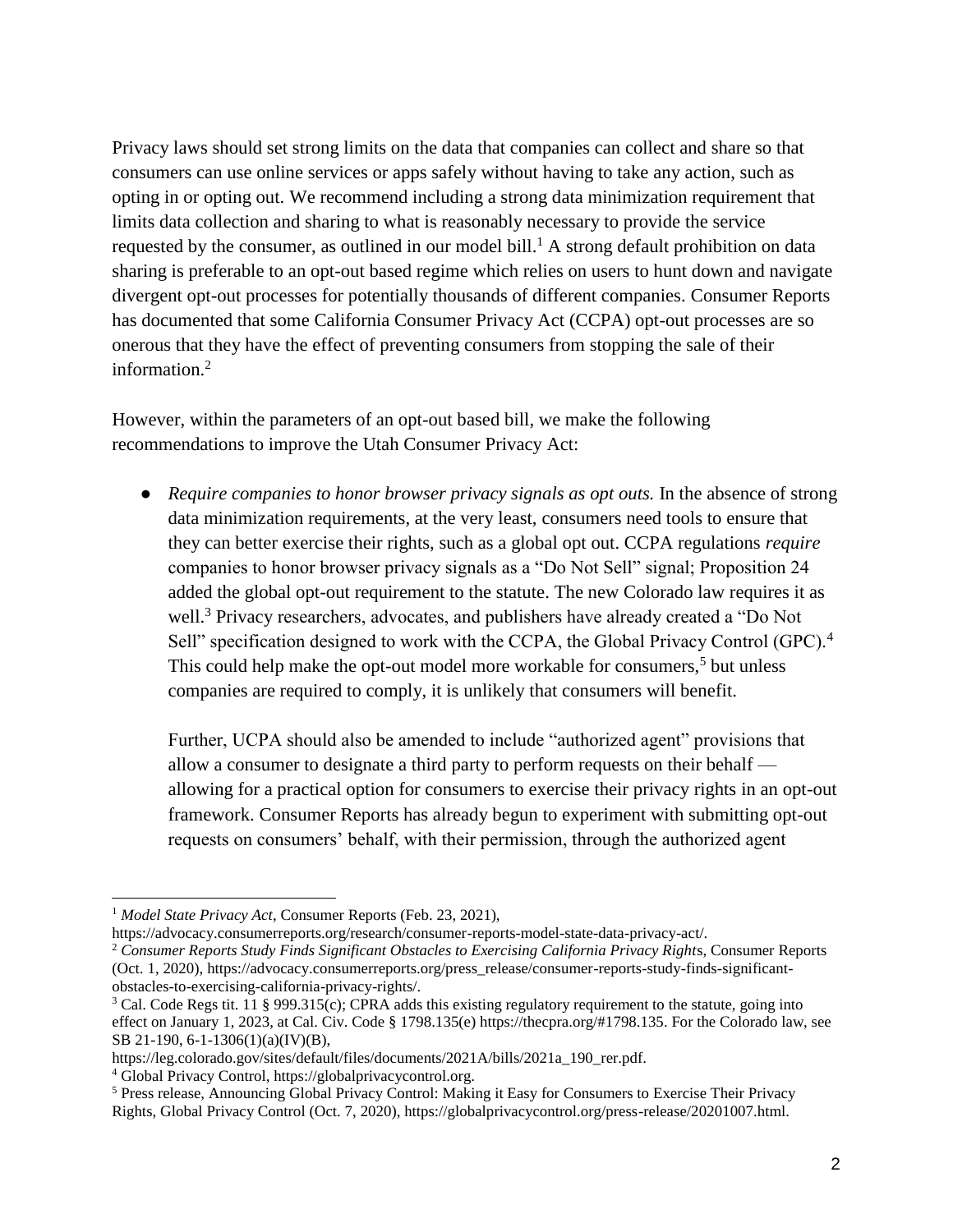provisions.<sup>6</sup> Authorized agent services will be an important supplement to platform-level global opt outs. For example, an authorized agent could process offline opt-outs that are beyond the reach of a browser signal. An authorized agent could also perform access and deletion requests on behalf of consumers, for which there is not an analogous tool similar to the GPC.

● *Broaden opt-out rights to include all data sharing and ensure targeted advertising is adequately covered.* UCPA's opt out should cover all data transfers to a third party for a commercial purpose (with narrowly tailored exceptions). In California, many companies have sought to avoid the CCPA's opt out by claiming that much online data sharing is not technically a "sale"<sup>7</sup>

While we appreciate that this draft has an opt out for targeted advertising, the current definition of targeted advertising is ambiguous, and could allow internet giants like Google, Facebook, and Amazon to serve targeted ads based on their own vast data stores on other websites. This loophole would undermine privacy interests and further entrench dominant players in the online advertising ecosystem.

- *Non-discrimination.* Consumers shouldn't be charged for exercising their privacy rights—otherwise, those rights are only extended to those who can afford to pay for them. Unfortunately, language in this bill could allow companies to charge consumers a different price if they opt out of the sale of their information. We urge you to adopt consensus language that clarifies that consumers can't be charged for declining to sell their information, and limits the disclosure of information to third parties pursuant to loyalty programs.
- *Strengthen enforcement*: We recommend removing the "right to cure" provision to ensure that companies are incentivized to follow the law. Already, the AG has limited ability to enforce the law effectively against tech giants with billions of dollars a year in revenue. Forcing them to waste resources building cases that could go nowhere would further weaken their efficacy. Further, routing consumer complaints through the Consumer Protection Division will make it even less likely that there will be timely enforcement actions. In addition, consumers should be able to hold companies accountable in some way for violating their rights—there should be some form of a private right of action.

<sup>6</sup> Ginny Fahs, *Putting the CCPA into Practice: Piloting a CR Authorized Agent*, Digital Lab at Consumer Reports (Oct. 19, 2020),

https://medium.com/cr-digital-lab/putting-the-ccpa-into-practice-piloting-a-cr-authorized-agent-7301a72ca9f8.

<sup>7</sup> Maureen Mahoney, *Many Companies Are Not Taking the California Consumer Privacy Act Seriously—The Attorney General Needs To Act*, Digital Lab at Consumer Reports (Jan. 9, 2020), https://medium.com/cr-digitallab/companies-are-not-taking-the-california-consumer-privacy-act-seriously-dcb1d06128bb.